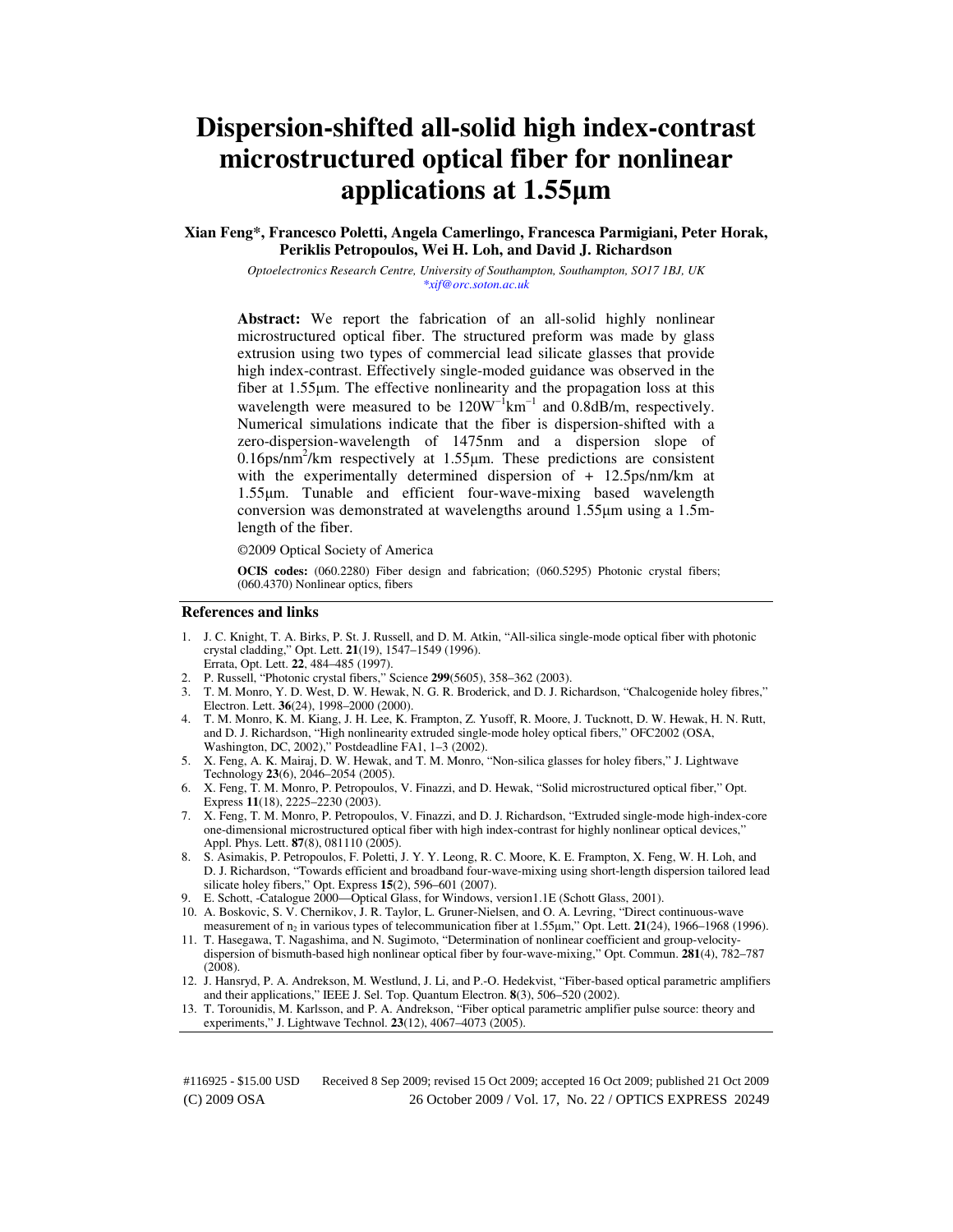#### **1. Introduction**

Over the last few years intensive work on microstructured optical fiber (MOFs) has looked to exploit the combination of the wavelength-scale features that can be achieved in the microstructured cladding and the large index-contrasts possible between the background material and the material(s) in the microstructured regions. These features provide the opportunity for drastic tailoring of the dispersion profile of the fiber over a very broad wavelength range and allow for extremely high values of effective nonlinearity per unit length. Following pioneering work on silica MOFs [1,2], the field of high-index non-silica glass MOFs [3,4] has developed rapidly. Such fibers offer significant potential advantages over their silica counterparts, particularly in the area of highly nonlinear optical fibers, since high-index non-silica glasses, such as lead-silicate, tellurite and chalcogenide glasses, possess nonlinear indices of refraction  $n_2$  that can be 1-3 orders of magnitude higher than that of pure silica (2.5x10<sup>-20</sup> m<sup>2</sup>/W) [5]. This should allow the implementation of compact nonlinear devices based on meter-long scale highly nonlinear MOFs fabricated using non-silica glasses. Most commonly, the low-index microstructured features in MOFs are defined by air holes (hence the term holey fibers - HFs). However, it has been found that due to the steep viscosity curve of non-silica glasses, it can be challenging to fabricate a HF with a holey cladding that conforms to a specific design and to the required tolerances. Consequently the optical properties of many fabricated non-silica glass HFs show relatively large deviations from the initial design target [5]. One of the most straightforward solutions to overcome this drawback is to use high index-contrast all-solid MOF rather than HF designs since the refractive index structure defined in the preform is accurately preserved in the fiber drawing process [6,7]. In this work, we report the fabrication of a solid one-dimensional (1D) MOF with low loss, high nonlinearity and low dispersion at 1.55µm. Tunable four-wave-mixing (FWM) based nonlinear wavelength conversion within the 1.5µm regime is then demonstrated in a 1.5m length of this MOF.

### **2. Fabrication**



Fig. 1. (a) Viscosity curves of SF6 and LLF1 glasses; (b) schematic of forming preform with coaxial-ring structures by extrusion

Two thermally and chemically compatible commercial optical glasses, Schott SF6 and LLF1, were selected for making the solid MOF. The refractive indices of the two glasses at 1.53µm are 1.7644 and 1.5288, respectively [8]. There exists a high index-contrast of 0.2356 between these two types of glasses. As shown in the viscosity curves of these two glasses (see Fig. 1(a)), there is a thermal mismatch between the two glasses for the fabrication procedures of preform extrusion and fiber drawing, which corresponds to the viscosity ranges of  $10^9$ - $10^7$ poise and 10<sup>6.5</sup>-10<sup>4</sup> poise respectively. However, in our fabrication attempts we found that it was possible to produce both high optical quality preforms and fibers despite this large thermal mismatch. We pursued a fiber design comprising a number of alternating high- and low-index coaxial rings, the thickness of which determines the optical properties of the fiber. The structured preform was fabricated by extruding alternately stacked high- and low-index glass discs through a circular aperture (see Fig.  $1(b)$ ). Note that all the glass discs used within our extrusion process were of high optical quality with accurately and finely polished

(C) 2009 OSA 26 October 2009 / Vol. 17, No. 22 / OPTICS EXPRESS 20250 #116925 - \$15.00 USD Received 8 Sep 2009; revised 15 Oct 2009; accepted 16 Oct 2009; published 21 Oct 2009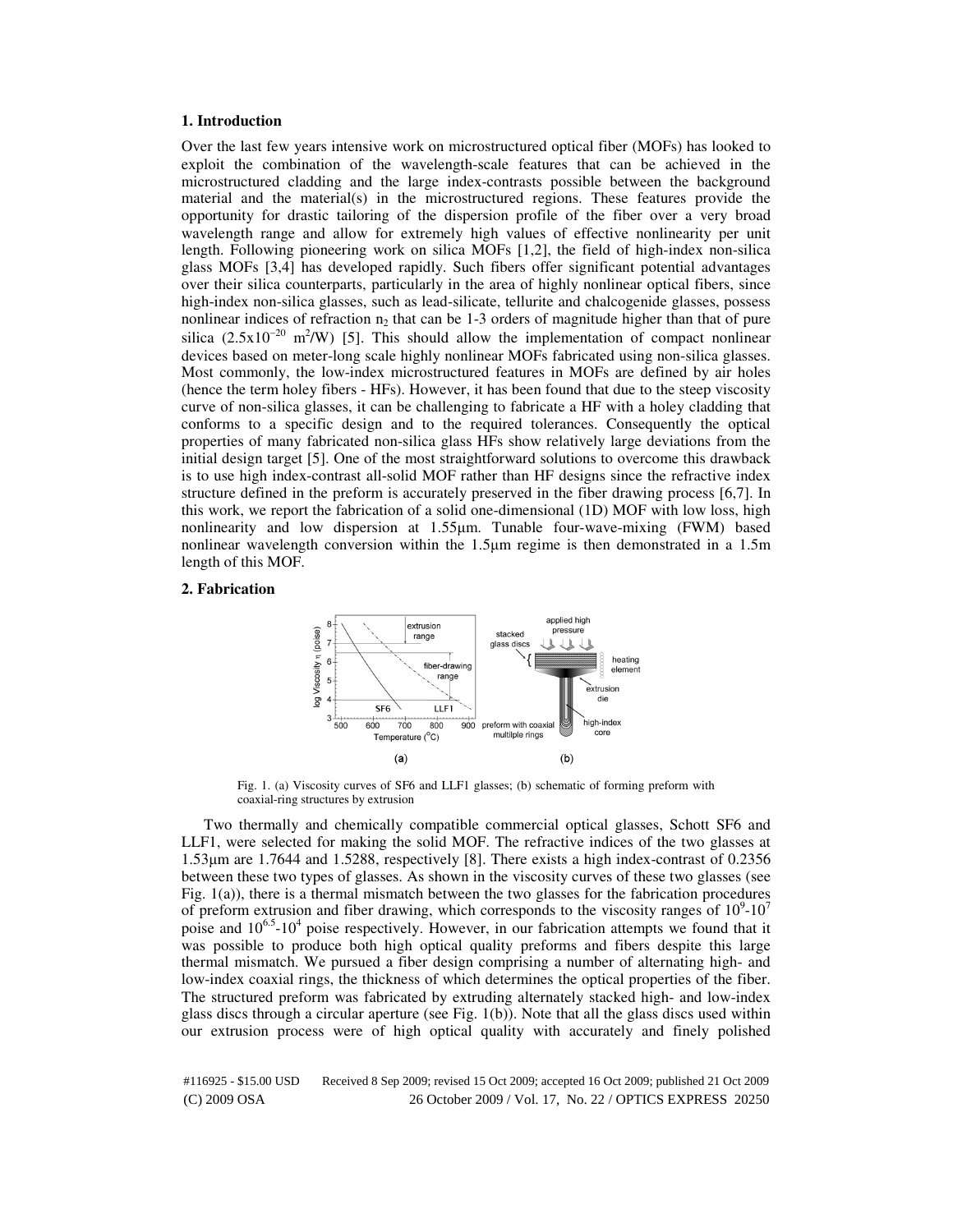surfaces. The mechanism we exploit to form the multiple coaxial ring structure in the extruded preform is explained in Ref [7].

Once produced the structured preform with an outer diameter (OD) of 10mm was next elongated to cane of 1.09mm diameter and then inserted into an extruded SF6 glass jacket tube with an OD of 15.80mm and 1.10mm inner diameter (ID). Figure 2(a) shows the scanning electron microscopy (SEM) images of the MOF with 150µm OD drawn from such an assembled preform. The total yield of the fiber draw was ~100m. The fiber has a circular high-index SF6 core with a diameter of 3.7um. Note that on the SEM photos the microstructured regions formed by the high index glass have a higher brightness than those of the low-index glass, as explained elsewhere [6]. The high-index core is surrounded by alternating LLF1 and SF6 glass rings. The three low-index rings have a thickness of 1.1, 0.6 and 0.6µm respectively. The two high-index rings have a thickness of 0.4 and 0.3µm respectively. Figure 2(b) illustrates the profile of the refractive index of the 1D MOF, according to the structural parameters obtained from the SEM image.



Fig. 2. (a) SEM photographs and (b) index profile of the solid MOF with 3.7µm core diameter

Figure 3 compares the structures of the 1.09mm OD cane before drawing the fiber and the central microstructure around the core in the final fiber. Four rectangular frames between the cane and the fiber are also overimposed on the images to help the eye. Note that on the original cane there was a third high-index ring which merged with the outer jacket during the fiber draw. It is obvious that the structured claddings on the cane and the fiber are completely identical in terms of geometry, even though the features that have been achieved in the final fiber are on the micron-scale. This directly illustrates the fabrication advantages of using allsolid MOFs over air-filled HFs. The former can give far more predictable and reliable control of the microstructure within the final fiber. This is obviously critically important when fabricating a MOF requiring precisely defined microstructure parameters.



Fig. 3. Comparison between the structured cane (left) and the microstructured cladding in the final fiber (right)

#### **3. Optical characterization of the 1D MOF**

Numerical simulations of the modal properties of the fiber conducted with a full vector Finite Element Method (FEM) modal solver, often used by our group in the simulations of microstructured fibers [8], and based on the measured structure predict that this MOF supports a few higher-order modes (HOMs) at 1.55µm. Confinement loss of all HOMs is however very high and effective single-mode guidance was observed from this 1D MOF at 1.55 $\mu$ m in practice (see bottom row of Fig. 4(a)). Figure 4(a) also shows the simulated fundamental  $LP_{01}$ mode. Using the cutback method, the propagation loss of the fabricated solid MOF was

(C) 2009 OSA 26 October 2009 / Vol. 17, No. 22 / OPTICS EXPRESS 20251 #116925 - \$15.00 USD Received 8 Sep 2009; revised 15 Oct 2009; accepted 16 Oct 2009; published 21 Oct 2009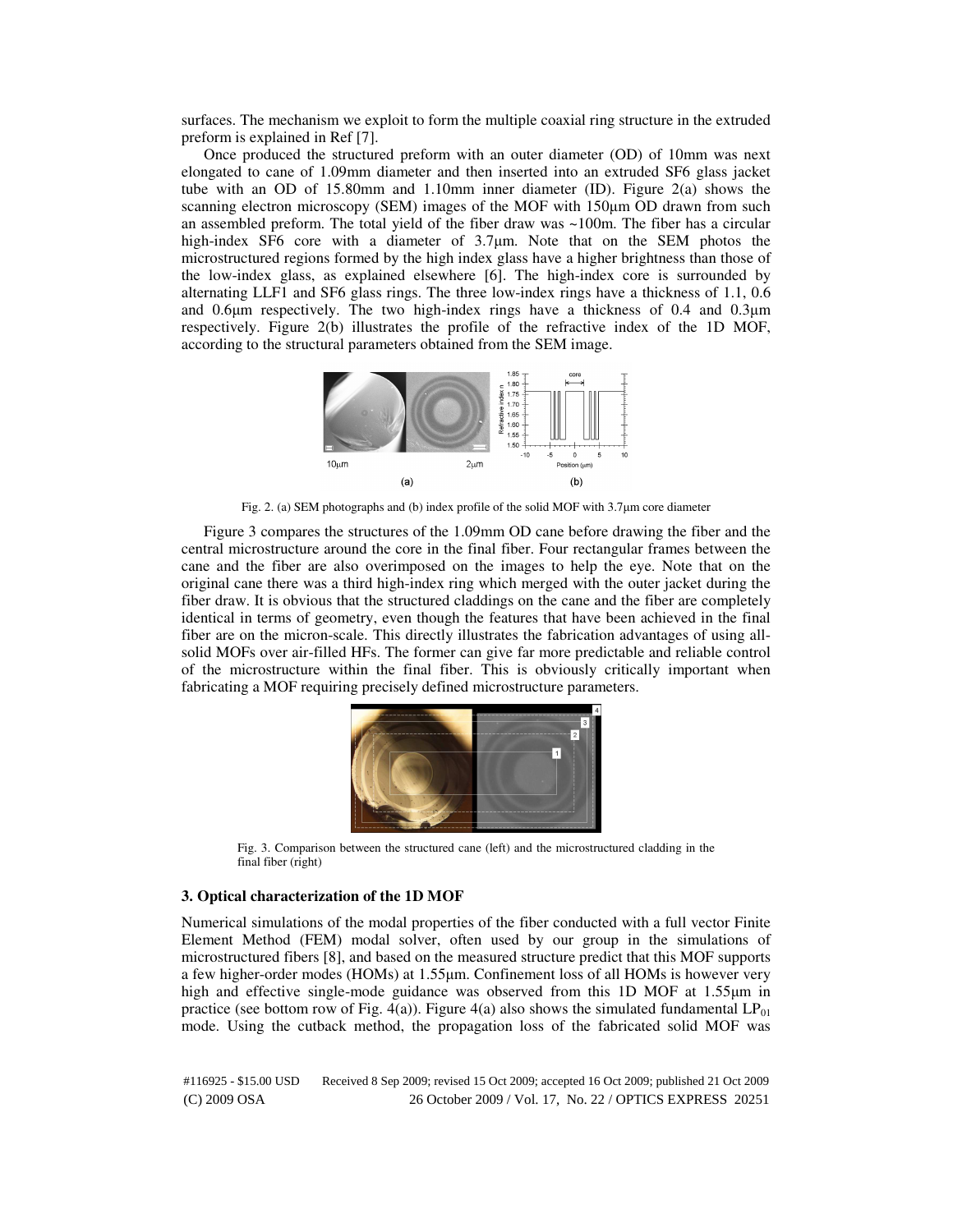measured as  $0.8 \pm 0.2$ dB/m at 1.55 $\mu$ m (see Fig. 4(b)). The total cutback length used was 2.4m. This loss figure is very close to the bulk attenuation deduced from the published data of commercial Schott SF6 glass [9], and is also one of the lowest reported loss values so far for a non-silica glass MOF to the best of our knowledge. We attribute the excellent loss to the following: (1) the starting discs used for preform extrusion were finely polished to ensure a high optical quality and (2) the extrusion was optimized in terms of temperature and speed to minimize the formation of any defects in the structured preform. This is in contrast to the conventional soft-glass HF fabrication procedures which involve either extrusion [4] or drilling [5,6], which tend to produce significant surface roughness and/or surface defects in the original preforms that impact the interface quality in the final fibers and can give rise to relatively high attenuation due to light scattering at the interfaces between the glass and the air-filled holes.

The effective nonlinearity  $\gamma$  of the 1D MOF was measured as 120W<sup>-1</sup>km<sup>-1</sup> at 1.55µm using the Boskovic method [10]. This is ~120 times higher than that of a standard single-mode silica optical fiber (SMF28). From the numerical modeling, the effective mode area  $A_{\text{eff}}$  of the 1D MOF was calculated to be  $6.7 \mu m^2$  at 1.55 $\mu$ m. Using the values of the nonlinear refractive indices n<sub>2</sub> of the two glasses, the effective nonlinearity  $\gamma$  of the 1D MOF was calculated to be 130W<sup>-1</sup>km<sup>-1</sup> at 1.55μm, which agrees well with the measured value.



Fig. 4. (a) Simulated (upper) and observed (lower)  $LP_{01}$  mode of 1D MOF; (b) linear fitting of the transmitted power (on a log scale) from the output end of 1D MOF, using the cutback method; (c) calculated dispersion curve and measured dispersion (red cross point at 1.55µm) of 1D MOF with core diameter ( $d_{\text{core}}$ ) of 3.7 $\mu$ m, the dispersion curves of 1D MOF with core diameter of 5.0, 4.1 and 3.3µm, silica SMF28 fiber, and bulk SF6.

Using the FWM method [11], the dispersion of the 1D MOF at 1.55µm was measured to be + 12.5ps/nm/km (see the marked cross symbol in Fig. 4(c)). Using the SEM photo of the fiber (see Fig. 2(a)), the dispersion curve of the fabricated 1D MOF was numerically calculated (see Fig.  $4(c)$ , using the FEM and independently confirmed by a semi-analytic transfer matrix approach. The plot indicates that this 1D MOF is in practice a dispersionshifted fiber with a zero-dispersion-wavelength (ZDW) of 1475nm and a dispersion slope 0.16ps/nm<sup>2</sup>/km at 1.55µm, respectively. This is in good agreement with the measurement. For reference, the dispersion curve of the commercial silica fiber SMF28 is also illustrated in Fig. 4(c). At 1.55µm the dispersion values of the MOF and silica SMF28 are very close, even though the effective nonlinearity of the MOF is 120 times higher than that of SMF28. A few meters of this 1D MOF can therefore exhibit a total nonlinearity equal to that of several hundreds of meters of SMF28 whilst exhibiting much less net dispersion − an important property for many nonlinear applications such as FWM. Figure 4(c) also illustrates the material dispersion of the bulk SF6 glass, the calculated dispersion curves of the 1D MOFs with the core diameter of 5.0µm, 4.1µm and 3.3µm using the same structured cane as the fabricated MOF. It can be seen that when reducing the geometrical dimensions, the wavelength-scale feature in the microstructured cladding generates strong waveguide

(C) 2009 OSA 26 October 2009 / Vol. 17, No. 22 / OPTICS EXPRESS 20252 #116925 - \$15.00 USD Received 8 Sep 2009; revised 15 Oct 2009; accepted 16 Oct 2009; published 21 Oct 2009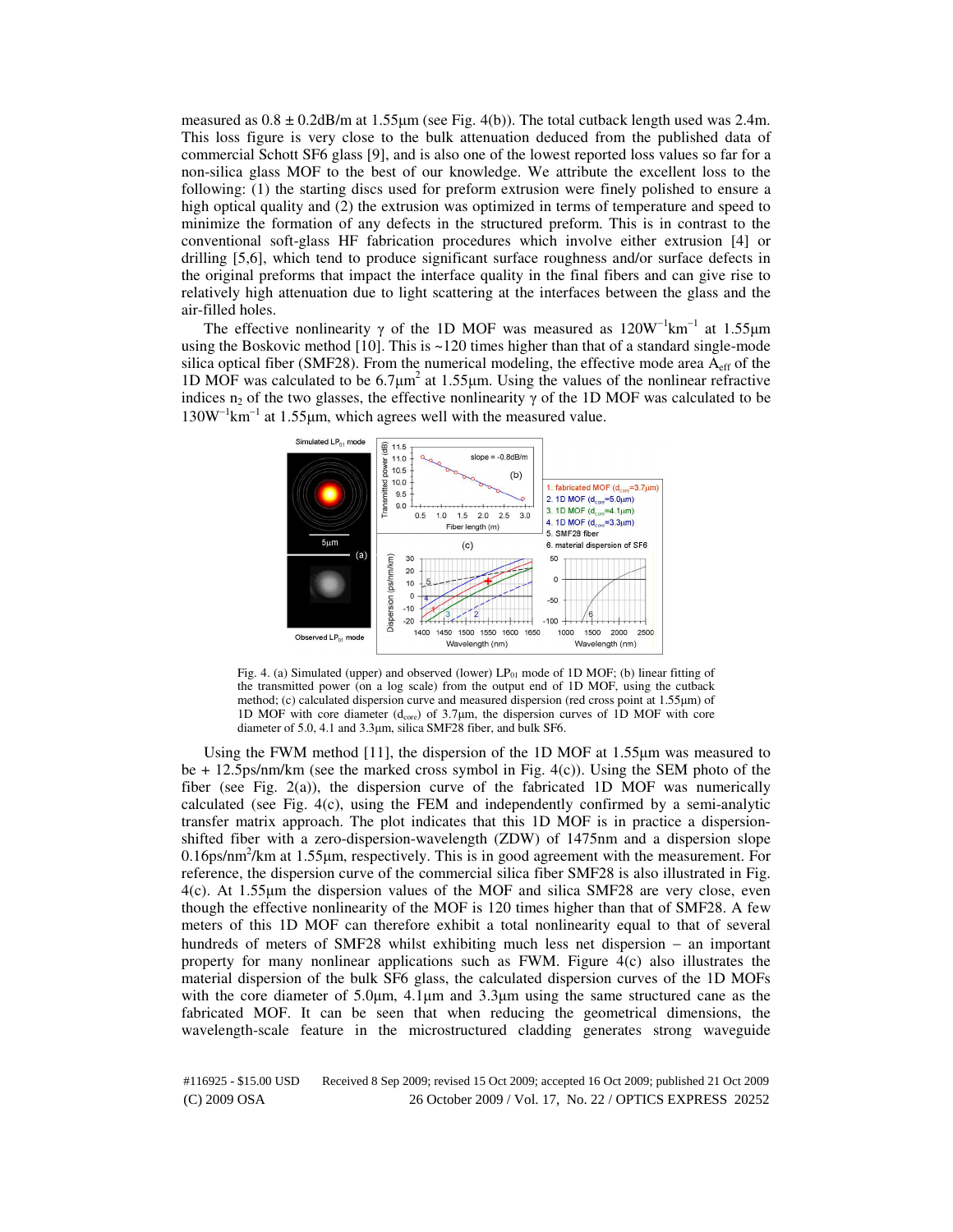dispersion opposite in sign to the material dispersion of the core glass and then shifts the ZDW of the fiber to shorter wavelengths. The ZDW of the fiber shifts from 1.57µm to 1.44µm when the core diameter of the 1D MOF is scaled down from 5.0 $\mu$ m to 3.3 $\mu$ m.

#### **4. Experimental demonstration of four-wave mixing**

One of the most important applications of a dispersion-tailored highly nonlinear fiber is for FWM-based nonlinear wavelength conversion. By combining a strong pump wave at angular frequency  $(\omega_p)$  with a signal at another frequency  $(\omega_s)$  in a highly nonlinear fiber, parametric gain can be achieved [12]. At the same time, a converted idler  $(\omega_i)$  will be generated at the frequency  $\omega_i = 2\omega_p - \omega_s$ . In order to obtain efficient and broadband FWM, a highly nonlinear fiber with a low dispersion, a low dispersion slope, and a short propagation length is required. For broadband FWM, phase matching conditions cannot be satisfied simultaneously at all wavelengths and thus the propagation distances are limited by the phase mismatch, that is, by the fiber dispersion. Nonlinear gain thus has to be sufficiently large over this limited distance, irrespective of the linear losses, which are only relevant over much longer lengths of the fiber. Here we use the product of  $\gamma L_{eff}$ , where  $L_{eff}$  is the effective length of the fiber ( $L_{eff} = [1-\exp(-\gamma L_{eff})]$ α\*L)]/α; L: the fiber length; α: the fiber attenuation.) as the figure of merit to evaluate the nonlinear gain. The fabricate all-solid MOF provides a FOM of two orders of magnitude greater than the standard SMF28 fiber. Thus this 1D MOF is a suitable nonlinear medium for effective FWM at telecommunications wavelengths. Figure 5 illustrates the experimental setup for the demonstration of FWM-based wavelength conversion in this solid MOF. The pump wave was derived from a 10GHz mode-locked laser, which generated  $\sim$ 7ps full-widthhalf-maximum (FWHM) pulses at 1545.5nm. The pulses were amplitude modulated according to a  $2^{31}$ -1 pseudorandom bit sequence (PRBS) using a lithium-niobate (LiNbO<sub>3</sub>) Mach-Zehnder modulator (MOD) and then amplified using a high power erbium-doped fiber amplifier (HP-EDFA). A bandpass filter (BPF) was employed to remove any undesired amplified spontaneous emission (ASE) noise resulting from the EDFA. A separate amplified and filtered CW signal generated from a tunable laser source operating across the C-band was used as the probe signal. Polarization controllers (PCs) were used to control the state of polarization of the two beams and to align them to the polarization axis of the 1D MOF. The pulsed pump was combined with the CW signal in a 90/10 coupler. The combined beam was free-space launched into a 1.5m length of MOF with a coupling efficiency of  $\sim$ 35%. Therefore, the average powers of the pump and the signal launched into the fiber were 24.5dBm and 3dBm respectively.



Fig. 5. Experimental setup of FWM-based wavelength conversion of a short-pulse source.

Figure 6(a) shows the measured spectral traces at the output of the fiber when the CW signal wave was tuned from 1542nm to 1530nm. The low loss, low dispersion and high nonlinearity per unit length of the MOF used in this experiment have allowed us to observe parametric wavelength conversion of the pump pulse over a wide range of wavelengths that span the upper part of the C-band, despite the pump wavelength sitting far away from the ZDW of the fiber. As illustrated in Fig.  $6(b)$ , the power conversion efficiency of FWM ( $\eta_{\text{FWM}}$ ) here is defined as the ratio of the peak power of the converted pulsed idler wave  $(P_{\text{idler}})$  to the pulsed pump power ( $P_{pump}$ ) i.e.,  $\eta_{FWM} = P_{idler}P_{pump}$  (on a dB scale). Figure 6(c) shows that the

(C) 2009 OSA 26 October 2009 / Vol. 17, No. 22 / OPTICS EXPRESS 20253 #116925 - \$15.00 USD Received 8 Sep 2009; revised 15 Oct 2009; accepted 16 Oct 2009; published 21 Oct 2009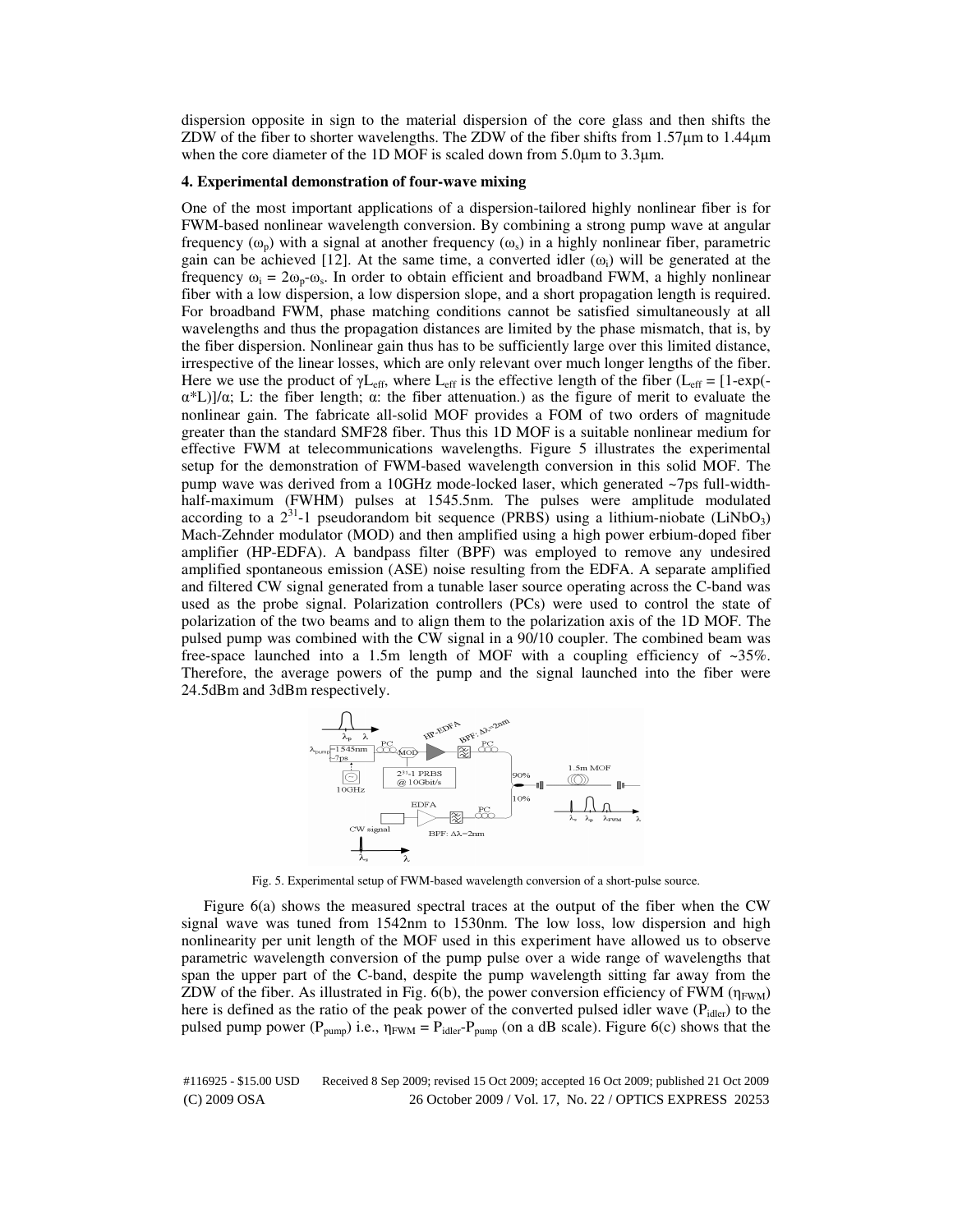experimental  $-\frac{3}{d}B$  wavelength-conversion bandwidth is ~16nm and the maximum  $\eta_{FWM}$  is −41.5dB. The performance of the system was also studied numerically. Figure 6(c) gives the calculated  $\eta_{FWM}$  with various fiber lengths ranging from 1.5m to 6.0m. As can be seen, different sets of −3dB-bandwidth and maximum conversion efficiency exist for different fiber lengths. For example, the -3dB-bandwidth of  $\eta_{FWM}$  is ~11nm with a maximum  $\eta_{FWM}$  of −33dB when using a 6m-length of MOF, while a −3dB-bandwidth of ~17nm and a maximum  $\eta_{\text{FWM}}$  of −40dB can be achieved using a fiber length of 1.5m, which agrees very well with the experimental result. It is expected that both 3dB-bandwidth and maximum  $\eta_{FWM}$  can be largely increased if the fiber nonlinearity can be further enhanced and the dispersion and dispersion slope can be tailored down to near zero at 1.55µm.

In addition, we have measured the autocorrelation traces of the input pump and the output idler pulses, which were carefully filtered (care was taken to avoid any undesired filtering of the idler spectrum itself). We observed a reduction in pulse duration from 7ps at the input to 4.8ps at the output of the system (see Fig. 6(d)) and the corresponding explanation can be seen in Ref [13]. This compression factor was also predicted by our numerical simulations of the wavelength conversion scheme.



Fig. 6. (a) Measured spectral traces of FWM-based wavelength conversion in the 1.5m-length of MOF using a pulsed pump and tunable CW signal source; (b) illustration of the definition of FWM conversion efficiency with pulsed pump; (c) calculated curves of the FWM conversion efficiency using different fiber length under the experimental conditions (Note that the pulsed pump wavelength is fixed at 1545.5nm as well as its power.); (d) observed autocorrection traces of the input pump and the output idler pulses.

#### **5. Conclusions**

In conclusion, we report the fabrication of an all-solid high index-contrast 1D microstructured optical fiber using an extrusion technique. The MOF combines high nonlinearity, a low dispersion value at 1.55µm, and one of the lowest ever reported losses for non-silica glass highly nonlinear MOFs. Under a pulse-pumping scheme, tunable FWM-based wavelengthconversion was demonstrated within the C band using just a 1.5m length of MOF. Tunable wavelength conversion over ~17nm operating window (−3dB-bandwidth) and the maximum conversion efficiency of −40dB was obtained. Our results illustrate the potential to develop efficient FWM-based nonlinear parametric devices based on short lengths of all-solid nonsilica MOFs.

(C) 2009 OSA 26 October 2009 / Vol. 17, No. 22 / OPTICS EXPRESS 20254 #116925 - \$15.00 USD Received 8 Sep 2009; revised 15 Oct 2009; accepted 16 Oct 2009; published 21 Oct 2009